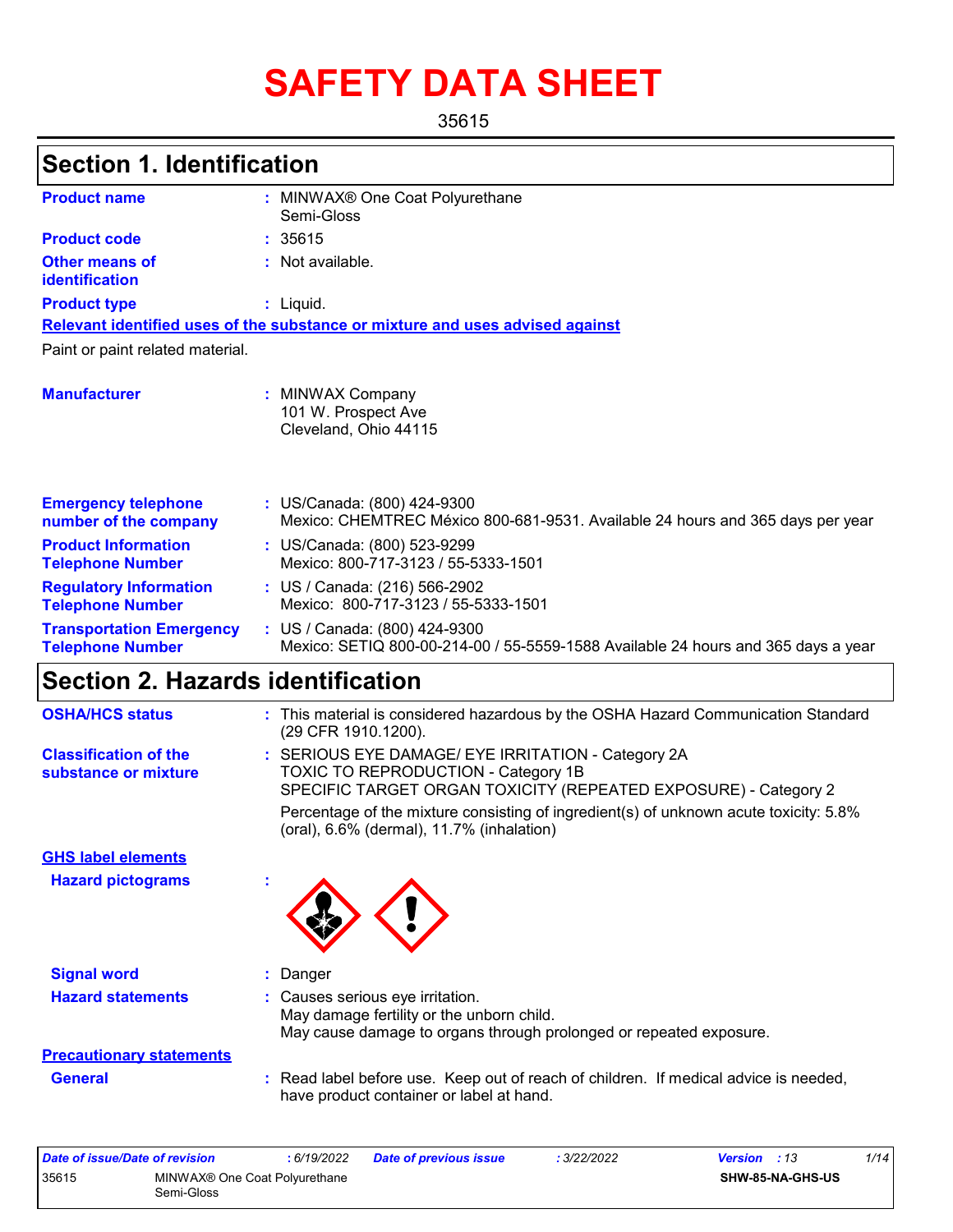### **Section 2. Hazards identification**

| <b>Prevention</b>                          | : Obtain special instructions before use. Do not handle until all safety precautions have<br>been read and understood. Wear protective gloves, protective clothing and eye or face<br>protection. Do not breathe vapor. Wash thoroughly after handling.                                                                                                                           |
|--------------------------------------------|-----------------------------------------------------------------------------------------------------------------------------------------------------------------------------------------------------------------------------------------------------------------------------------------------------------------------------------------------------------------------------------|
| <b>Response</b>                            | : IF exposed or concerned: Get medical advice or attention. IF IN EYES: Rinse<br>cautiously with water for several minutes. Remove contact lenses, if present and easy to<br>do. Continue rinsing. If eye irritation persists: Get medical advice or attention.                                                                                                                   |
| <b>Storage</b>                             | : Store locked up.                                                                                                                                                                                                                                                                                                                                                                |
| <b>Disposal</b>                            | : Dispose of contents and container in accordance with all local, regional, national and<br>international regulations.                                                                                                                                                                                                                                                            |
| <b>Supplemental label</b><br>elements      | DELAYED EFFECTS FROM LONG TERM OVEREXPOSURE. Contains solvents which<br>can cause permanent brain and nervous system damage. Intentional misuse by<br>deliberately concentrating and inhaling the contents can be harmful or fatal. WARNING:<br>This product contains chemicals known to the State of California to cause cancer and<br>birth defects or other reproductive harm. |
|                                            | Please refer to the SDS for additional information. Keep out of reach of children. Do not<br>transfer contents to other containers for storage.                                                                                                                                                                                                                                   |
| <b>Hazards not otherwise</b><br>classified | : None known.                                                                                                                                                                                                                                                                                                                                                                     |

### **Section 3. Composition/information on ingredients**

| Substance/mixture     | : Mixture        |
|-----------------------|------------------|
| <b>Other means of</b> | : Not available. |
| <b>identification</b> |                  |

#### **CAS number/other identifiers**

| <b>Ingredient name</b>        | $\%$ by weight | <b>CAS number</b> |
|-------------------------------|----------------|-------------------|
| Butoxypropanol                | l≤5            | 5131-66-8         |
| Ethylene Glycol               | l≤3            | $107 - 21 - 1$    |
| 1-Methyl-2-Pyrrolidone        | l≤3            | 872-50-4          |
| Polypropylene Glycol          | l≤3            | 25322-69-4        |
| Decylpoly(ethyleneoxy)ethanol | l≤3            | 9014-85-1         |
| 2-Methoxymethylethoxypropanol | l≤3            | 34590-94-8        |

Any concentration shown as a range is to protect confidentiality or is due to batch variation.

**There are no additional ingredients present which, within the current knowledge of the supplier and in the concentrations applicable, are classified and hence require reporting in this section.**

**Occupational exposure limits, if available, are listed in Section 8.**

### **Section 4. First aid measures**

|                   | <b>Description of necessary first aid measures</b>                                                                                                                                                                                                                                                                                                                                                                                                                                                                                                                                                                                                                                                                  |
|-------------------|---------------------------------------------------------------------------------------------------------------------------------------------------------------------------------------------------------------------------------------------------------------------------------------------------------------------------------------------------------------------------------------------------------------------------------------------------------------------------------------------------------------------------------------------------------------------------------------------------------------------------------------------------------------------------------------------------------------------|
| Eye contact       | : Immediately flush eyes with plenty of water, occasionally lifting the upper and lower<br>eyelids. Check for and remove any contact lenses. Continue to rinse for at least 10<br>minutes. Get medical attention.                                                                                                                                                                                                                                                                                                                                                                                                                                                                                                   |
| <b>Inhalation</b> | : Remove victim to fresh air and keep at rest in a position comfortable for breathing. If<br>not breathing, if breathing is irregular or if respiratory arrest occurs, provide artificial<br>respiration or oxygen by trained personnel. It may be dangerous to the person providing<br>aid to give mouth-to-mouth resuscitation. Get medical attention. If unconscious, place<br>in recovery position and get medical attention immediately. Maintain an open airway.<br>Loosen tight clothing such as a collar, tie, belt or waistband. In case of inhalation of<br>decomposition products in a fire, symptoms may be delayed. The exposed person may<br>need to be kept under medical surveillance for 48 hours. |

| Date of issue/Date of revision |                                             | 6/19/2022 | Date of previous issue | : 3/22/2022 | <b>Version</b> : 13     | 2/14 |
|--------------------------------|---------------------------------------------|-----------|------------------------|-------------|-------------------------|------|
| 35615                          | MINWAX® One Coat Polyurethane<br>Semi-Gloss |           |                        |             | <b>SHW-85-NA-GHS-US</b> |      |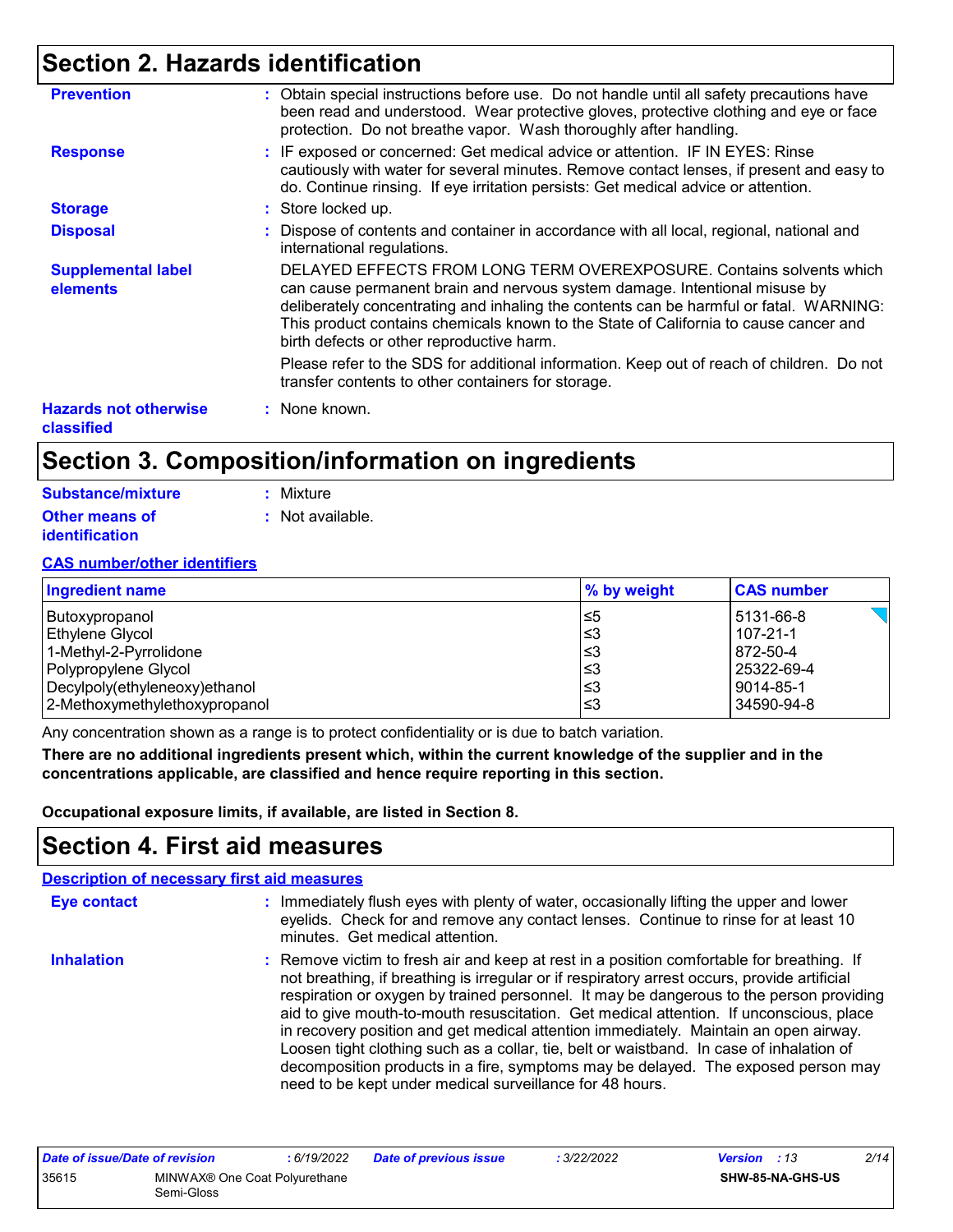### **Section 4. First aid measures**

| <b>Skin contact</b> | : Flush contaminated skin with plenty of water. Remove contaminated clothing and<br>shoes. Wash contaminated clothing thoroughly with water before removing it, or wear<br>gloves. Continue to rinse for at least 10 minutes. Get medical attention. Wash clothing<br>before reuse. Clean shoes thoroughly before reuse.                                                                                                                                                                                                                                                                                                                                                          |
|---------------------|-----------------------------------------------------------------------------------------------------------------------------------------------------------------------------------------------------------------------------------------------------------------------------------------------------------------------------------------------------------------------------------------------------------------------------------------------------------------------------------------------------------------------------------------------------------------------------------------------------------------------------------------------------------------------------------|
| <b>Ingestion</b>    | : Wash out mouth with water. Remove dentures if any. If material has been swallowed<br>and the exposed person is conscious, give small quantities of water to drink. Stop if the<br>exposed person feels sick as vomiting may be dangerous. Do not induce vomiting<br>unless directed to do so by medical personnel. If vomiting occurs, the head should be<br>kept low so that vomit does not enter the lungs. Get medical attention. Never give<br>anything by mouth to an unconscious person. If unconscious, place in recovery position<br>and get medical attention immediately. Maintain an open airway. Loosen tight clothing<br>such as a collar, tie, belt or waistband. |

| <b>Most important symptoms/effects, acute and delayed</b> |                                                                                                                             |
|-----------------------------------------------------------|-----------------------------------------------------------------------------------------------------------------------------|
| <b>Potential acute health effects</b>                     |                                                                                                                             |
| <b>Eye contact</b>                                        | Causes serious eye irritation.                                                                                              |
| <b>Inhalation</b>                                         | No known significant effects or critical hazards.                                                                           |
| <b>Skin contact</b>                                       | No known significant effects or critical hazards.                                                                           |
| <b>Ingestion</b>                                          | No known significant effects or critical hazards.                                                                           |
| <b>Over-exposure signs/symptoms</b>                       |                                                                                                                             |
| <b>Eye contact</b>                                        | : Adverse symptoms may include the following:<br>pain or irritation<br>watering<br>redness                                  |
| <b>Inhalation</b>                                         | : Adverse symptoms may include the following:<br>reduced fetal weight<br>increase in fetal deaths<br>skeletal malformations |
| <b>Skin contact</b>                                       | : Adverse symptoms may include the following:<br>reduced fetal weight<br>increase in fetal deaths<br>skeletal malformations |
| <b>Ingestion</b>                                          | : Adverse symptoms may include the following:<br>reduced fetal weight<br>increase in fetal deaths<br>skeletal malformations |

#### **Indication of immediate medical attention and special treatment needed, if necessary**

| <b>Notes to physician</b>         | : In case of inhalation of decomposition products in a fire, symptoms may be delayed.<br>The exposed person may need to be kept under medical surveillance for 48 hours.                                                                                                                                                                                                                                        |
|-----------------------------------|-----------------------------------------------------------------------------------------------------------------------------------------------------------------------------------------------------------------------------------------------------------------------------------------------------------------------------------------------------------------------------------------------------------------|
| <b>Specific treatments</b>        | : No specific treatment.                                                                                                                                                                                                                                                                                                                                                                                        |
| <b>Protection of first-aiders</b> | : No action shall be taken involving any personal risk or without suitable training. If it is<br>suspected that fumes are still present, the rescuer should wear an appropriate mask or<br>self-contained breathing apparatus. It may be dangerous to the person providing aid to<br>give mouth-to-mouth resuscitation. Wash contaminated clothing thoroughly with water<br>before removing it, or wear gloves. |

**See toxicological information (Section 11)**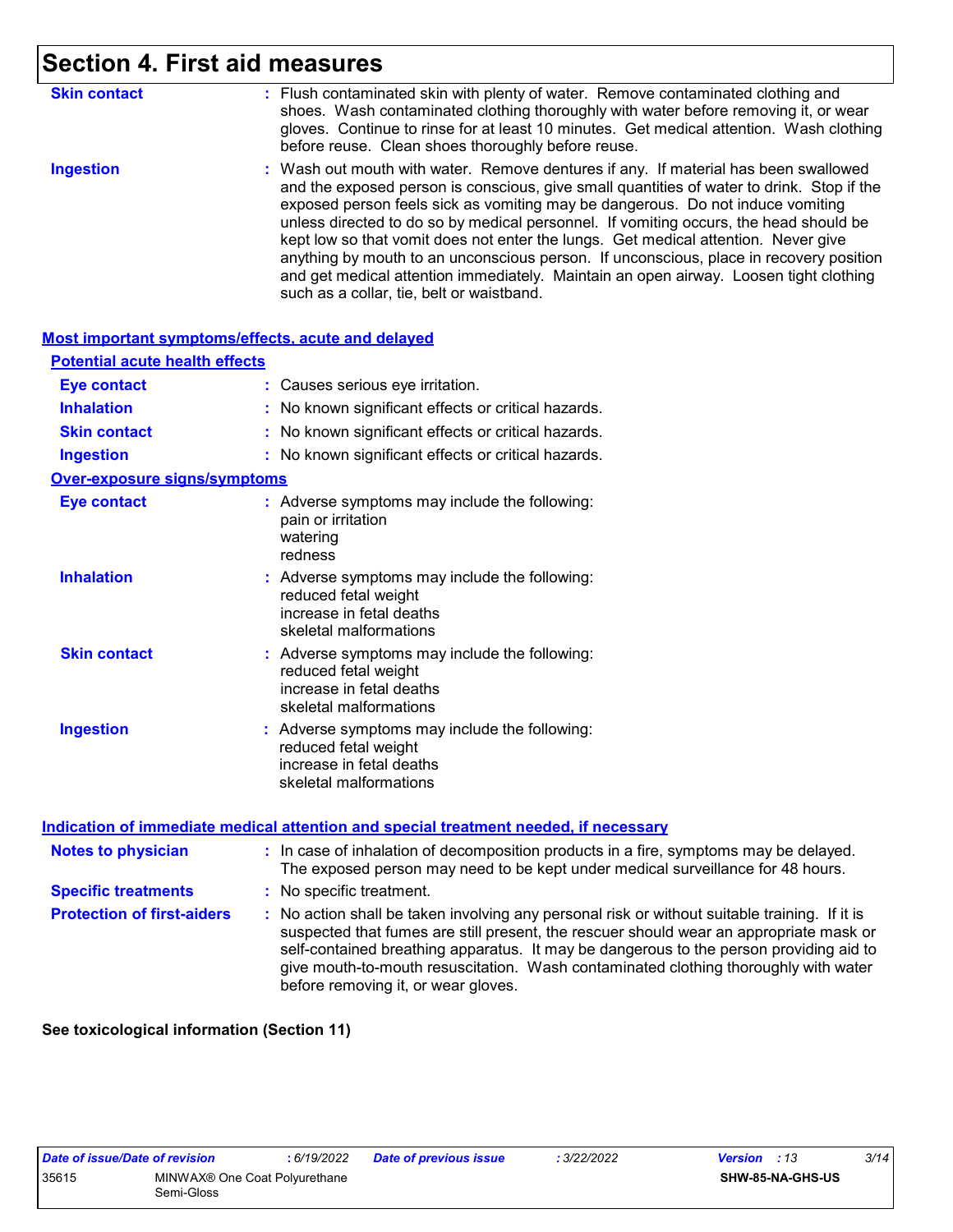### **Section 5. Fire-fighting measures**

| <b>Extinguishing media</b>                               |                                                                                                                                                                                                     |
|----------------------------------------------------------|-----------------------------------------------------------------------------------------------------------------------------------------------------------------------------------------------------|
| <b>Suitable extinguishing</b><br>media                   | : Use an extinguishing agent suitable for the surrounding fire.                                                                                                                                     |
| <b>Unsuitable extinguishing</b><br>media                 | : None known.                                                                                                                                                                                       |
| <b>Specific hazards arising</b><br>from the chemical     | : In a fire or if heated, a pressure increase will occur and the container may burst.                                                                                                               |
| <b>Hazardous thermal</b><br>decomposition products       | : Decomposition products may include the following materials:<br>carbon dioxide<br>carbon monoxide<br>nitrogen oxides                                                                               |
| <b>Special protective actions</b><br>for fire-fighters   | : Promptly isolate the scene by removing all persons from the vicinity of the incident if<br>there is a fire. No action shall be taken involving any personal risk or without suitable<br>training. |
| <b>Special protective</b><br>equipment for fire-fighters | Fire-fighters should wear appropriate protective equipment and self-contained breathing<br>apparatus (SCBA) with a full face-piece operated in positive pressure mode.                              |

### **Section 6. Accidental release measures**

|                                                              | Personal precautions, protective equipment and emergency procedures                                                                                                                                                                                                                                                                                                                                                                                                                                                                                                                                                                                                                                          |  |
|--------------------------------------------------------------|--------------------------------------------------------------------------------------------------------------------------------------------------------------------------------------------------------------------------------------------------------------------------------------------------------------------------------------------------------------------------------------------------------------------------------------------------------------------------------------------------------------------------------------------------------------------------------------------------------------------------------------------------------------------------------------------------------------|--|
| For non-emergency<br>personnel                               | : No action shall be taken involving any personal risk or without suitable training.<br>Evacuate surrounding areas. Keep unnecessary and unprotected personnel from<br>entering. Do not touch or walk through spilled material. Avoid breathing vapor or mist.<br>Provide adequate ventilation. Wear appropriate respirator when ventilation is<br>inadequate. Put on appropriate personal protective equipment.                                                                                                                                                                                                                                                                                             |  |
| For emergency responders                                     | : If specialized clothing is required to deal with the spillage, take note of any information in<br>Section 8 on suitable and unsuitable materials. See also the information in "For non-<br>emergency personnel".                                                                                                                                                                                                                                                                                                                                                                                                                                                                                           |  |
| <b>Environmental precautions</b>                             | : Avoid dispersal of spilled material and runoff and contact with soil, waterways, drains<br>and sewers. Inform the relevant authorities if the product has caused environmental<br>pollution (sewers, waterways, soil or air).                                                                                                                                                                                                                                                                                                                                                                                                                                                                              |  |
| <b>Methods and materials for containment and cleaning up</b> |                                                                                                                                                                                                                                                                                                                                                                                                                                                                                                                                                                                                                                                                                                              |  |
| <b>Small spill</b>                                           | : Stop leak if without risk. Move containers from spill area. Dilute with water and mop up<br>if water-soluble. Alternatively, or if water-insoluble, absorb with an inert dry material and<br>place in an appropriate waste disposal container. Dispose of via a licensed waste<br>disposal contractor.                                                                                                                                                                                                                                                                                                                                                                                                     |  |
| <b>Large spill</b>                                           | : Stop leak if without risk. Move containers from spill area. Approach release from<br>upwind. Prevent entry into sewers, water courses, basements or confined areas. Wash<br>spillages into an effluent treatment plant or proceed as follows. Contain and collect<br>spillage with non-combustible, absorbent material e.g. sand, earth, vermiculite or<br>diatomaceous earth and place in container for disposal according to local regulations<br>(see Section 13). Dispose of via a licensed waste disposal contractor. Contaminated<br>absorbent material may pose the same hazard as the spilled product. Note: see<br>Section 1 for emergency contact information and Section 13 for waste disposal. |  |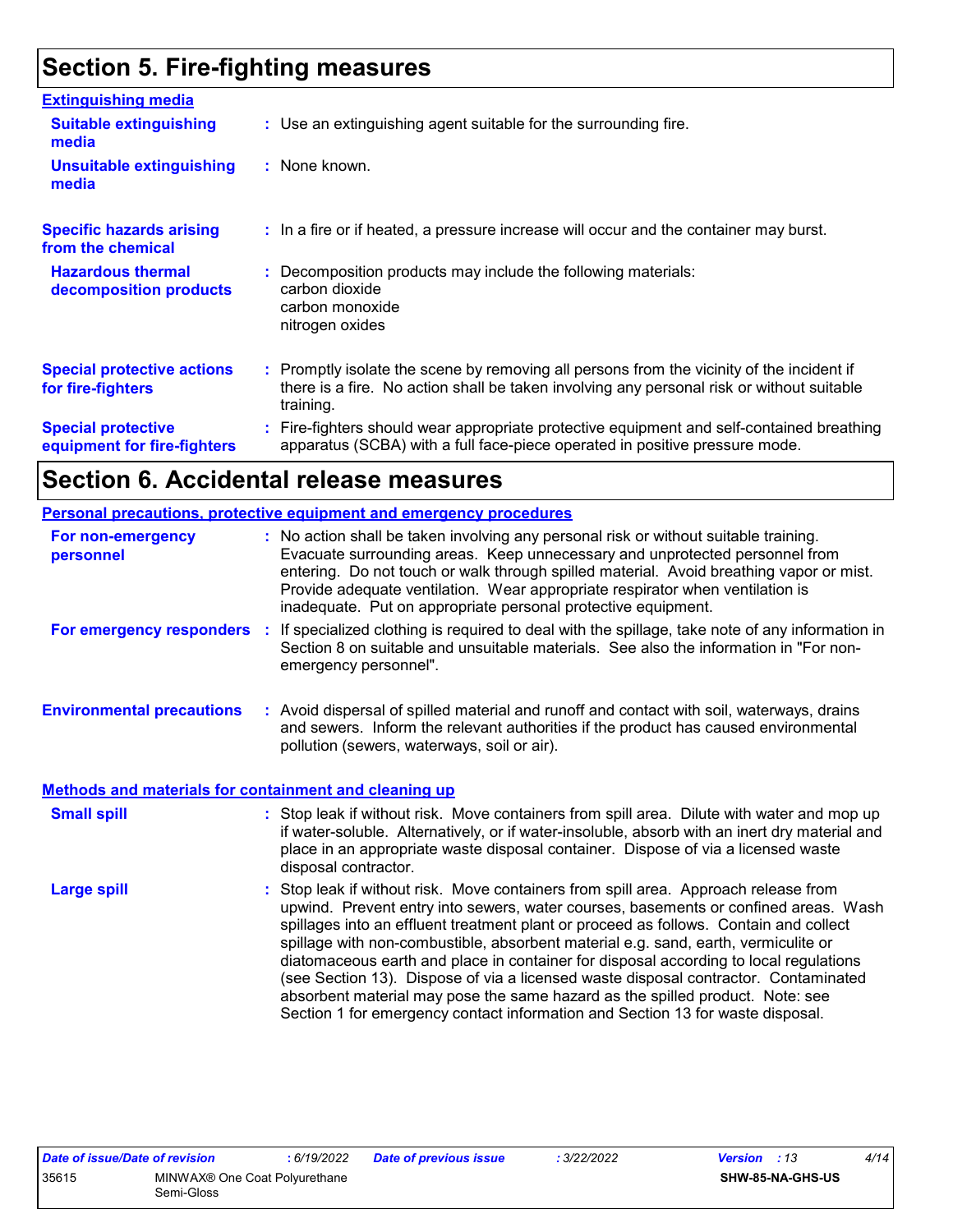## **Section 7. Handling and storage**

| <b>Precautions for safe handling</b>                                             |                                                                                                                                                                                                                                                                                                                                                                                                                                                                                                                                                                                                                                                                                                                |
|----------------------------------------------------------------------------------|----------------------------------------------------------------------------------------------------------------------------------------------------------------------------------------------------------------------------------------------------------------------------------------------------------------------------------------------------------------------------------------------------------------------------------------------------------------------------------------------------------------------------------------------------------------------------------------------------------------------------------------------------------------------------------------------------------------|
| <b>Protective measures</b>                                                       | : Put on appropriate personal protective equipment (see Section 8). Avoid exposure -<br>obtain special instructions before use. Avoid exposure during pregnancy. Do not<br>handle until all safety precautions have been read and understood. Do not get in eyes<br>or on skin or clothing. Do not breathe vapor or mist. Do not ingest. If during normal<br>use the material presents a respiratory hazard, use only with adequate ventilation or<br>wear appropriate respirator. Keep in the original container or an approved alternative<br>made from a compatible material, kept tightly closed when not in use. Empty containers<br>retain product residue and can be hazardous. Do not reuse container. |
| <b>Advice on general</b><br>occupational hygiene                                 | : Eating, drinking and smoking should be prohibited in areas where this material is<br>handled, stored and processed. Workers should wash hands and face before eating,<br>drinking and smoking. Remove contaminated clothing and protective equipment before<br>entering eating areas. See also Section 8 for additional information on hygiene<br>measures.                                                                                                                                                                                                                                                                                                                                                  |
| <b>Conditions for safe storage,</b><br>including any<br><i>incompatibilities</i> | : Store in accordance with local regulations. Store in original container protected from<br>direct sunlight in a dry, cool and well-ventilated area, away from incompatible materials<br>(see Section 10) and food and drink. Store locked up. Keep container tightly closed<br>and sealed until ready for use. Containers that have been opened must be carefully<br>resealed and kept upright to prevent leakage. Do not store in unlabeled containers.<br>Use appropriate containment to avoid environmental contamination. See Section 10 for<br>incompatible materials before handling or use.                                                                                                            |

### **Section 8. Exposure controls/personal protection**

### **Control parameters**

**Occupational exposure limits (OSHA United States)**

| <b>Ingredient name</b>                               | CAS#                          | <b>Exposure limits</b>                                                                                                                                                      |
|------------------------------------------------------|-------------------------------|-----------------------------------------------------------------------------------------------------------------------------------------------------------------------------|
| Butoxypropanol                                       | 5131-66-8                     | None.                                                                                                                                                                       |
| <b>Ethylene Glycol</b>                               | $107 - 21 - 1$                | ACGIH TLV (United States, 1/2021).<br>STEL: 10 mg/m <sup>3</sup> 15 minutes. Form: Inhalable<br>fraction. Aerosol only.<br>STEL: 50 ppm 15 minutes. Form: Vapor<br>fraction |
|                                                      |                               | TWA: 25 ppm 8 hours. Form: Vapor fraction                                                                                                                                   |
| 1-Methyl-2-Pyrrolidone                               | 872-50-4                      | OARS WEEL (United States, 1/2021).                                                                                                                                          |
|                                                      |                               | Absorbed through skin.                                                                                                                                                      |
|                                                      |                               | TWA: 15 ppm 8 hours.                                                                                                                                                        |
|                                                      |                               | STEL: 120 mg/m <sup>3</sup> 15 minutes.<br>STEL: 30 ppm 15 minutes.                                                                                                         |
|                                                      |                               | TWA: 60 mg/m <sup>3</sup> 8 hours.                                                                                                                                          |
| Polypropylene Glycol                                 | 25322-69-4                    | OARS WEEL (United States, 1/2021).                                                                                                                                          |
|                                                      |                               | TWA: 10 mg/m <sup>3</sup> 8 hours.                                                                                                                                          |
| Decylpoly(ethyleneoxy)ethanol                        | 9014-85-1                     | None.                                                                                                                                                                       |
| 2-Methoxymethylethoxypropanol                        | 34590-94-8                    | ACGIH TLV (United States, 1/2021).                                                                                                                                          |
|                                                      |                               | Absorbed through skin.                                                                                                                                                      |
|                                                      |                               | TWA: 100 ppm 8 hours.                                                                                                                                                       |
|                                                      |                               | TWA: 606 mg/m <sup>3</sup> 8 hours.                                                                                                                                         |
|                                                      |                               | STEL: 150 ppm 15 minutes.                                                                                                                                                   |
|                                                      |                               | STEL: 909 mg/m <sup>3</sup> 15 minutes.                                                                                                                                     |
|                                                      |                               | NIOSH REL (United States, 10/2020).                                                                                                                                         |
|                                                      |                               | Absorbed through skin.                                                                                                                                                      |
|                                                      |                               | TWA: 100 ppm 10 hours.                                                                                                                                                      |
|                                                      |                               | TWA: 600 mg/m <sup>3</sup> 10 hours.                                                                                                                                        |
|                                                      |                               | STEL: 150 ppm 15 minutes.<br>STEL: 900 mg/m <sup>3</sup> 15 minutes.                                                                                                        |
|                                                      |                               |                                                                                                                                                                             |
| Date of issue/Date of revision<br>: 6/19/2022        | <b>Date of previous issue</b> | 5/14<br>: 3/22/2022<br><b>Version</b> : 13                                                                                                                                  |
| 35615<br>MINWAX® One Coat Polyurethane<br>Semi-Gloss |                               | SHW-85-NA-GHS-US                                                                                                                                                            |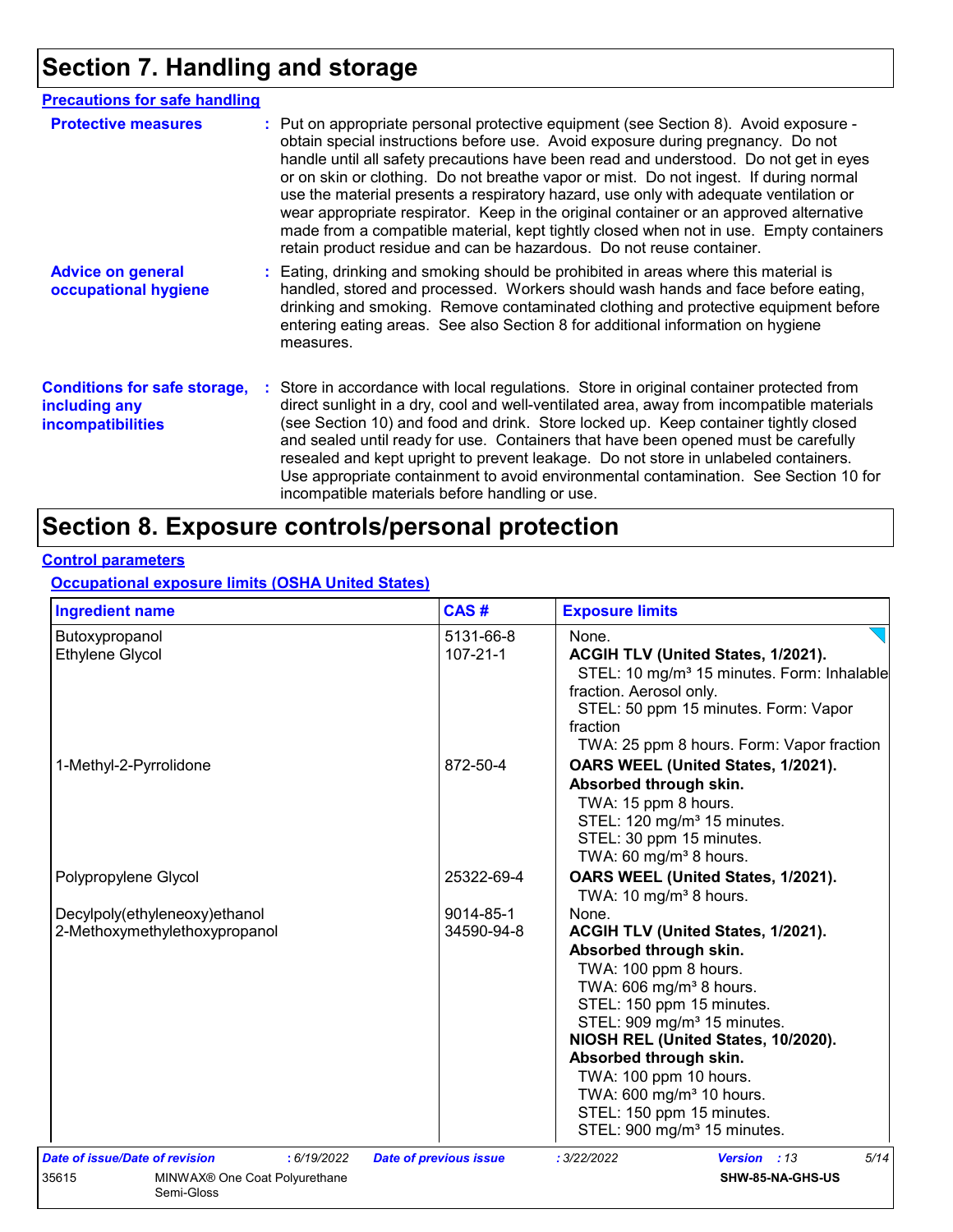## **Section 8. Exposure controls/personal protection**

|  | OSHA PEL (United States, 5/2018).<br>Absorbed through skin.<br>TWA: 100 ppm 8 hours.<br>TWA: $600 \text{ mg/m}^3$ 8 hours. |
|--|----------------------------------------------------------------------------------------------------------------------------|
|--|----------------------------------------------------------------------------------------------------------------------------|

#### **Occupational exposure limits (Canada)**

Semi-Gloss

| <b>Ingredient name</b>              | CAS#           | <b>Exposure limits</b>                                                                                                                                                                                                                                                                                                                                                                                                                                                                                                                                                                                                                                                                                                                                                                                                                                 |  |  |  |
|-------------------------------------|----------------|--------------------------------------------------------------------------------------------------------------------------------------------------------------------------------------------------------------------------------------------------------------------------------------------------------------------------------------------------------------------------------------------------------------------------------------------------------------------------------------------------------------------------------------------------------------------------------------------------------------------------------------------------------------------------------------------------------------------------------------------------------------------------------------------------------------------------------------------------------|--|--|--|
| Ethylene glycol                     | $107 - 21 - 1$ | <b>CA British Columbia Provincial (Canada,</b><br>$6/2021$ ).<br>C: 100 mg/m <sup>3</sup> Form: Aerosol<br>TWA: 10 mg/m <sup>3</sup> 8 hours. Form: Particulate<br>STEL: 20 mg/m <sup>3</sup> 15 minutes. Form:<br>Particulate<br>C: 50 ppm Form: Vapour<br>CA Ontario Provincial (Canada, 6/2019).<br>Ceiling Limit: 10 mg/m <sup>3</sup> Form: Inhalable<br>particulate matter, aerosol only<br>STEL: 50 ppm 15 minutes. Form: Vapour<br>fraction.<br>TWA: 25 ppm 8 hours. Form: Vapour<br>fraction.<br><b>CA Saskatchewan Provincial (Canada,</b><br>7/2013).<br>CEIL: 100 mg/m <sup>3</sup> Form: aerosol<br>CA Alberta Provincial (Canada, 6/2018).<br>C: $100 \text{ mg/m}^3$<br>CA Quebec Provincial (Canada, 6/2021).<br>STEV: 50 ppm 15 minutes. Form: vapour<br>and mist<br>STEV: 127 mg/m <sup>3</sup> 15 minutes. Form: vapour<br>and mist |  |  |  |
| N-Methyl pyrrolidone                | 872-50-4       | CA Ontario Provincial (Canada, 6/2019).<br>TWA: $400 \text{ mg/m}^3$ 8 hours.                                                                                                                                                                                                                                                                                                                                                                                                                                                                                                                                                                                                                                                                                                                                                                          |  |  |  |
| Polypropylene Glycol                | 25322-69-4     | OARS WEEL (United States, 1/2021).                                                                                                                                                                                                                                                                                                                                                                                                                                                                                                                                                                                                                                                                                                                                                                                                                     |  |  |  |
| Dipropylene glycol monomethyl ether | 34590-94-8     | TWA: 10 mg/m <sup>3</sup> 8 hours.<br>CA Alberta Provincial (Canada, 6/2018).<br>Absorbed through skin.<br>8 hrs OEL: 100 ppm 8 hours.<br>15 min OEL: 909 mg/m <sup>3</sup> 15 minutes.<br>8 hrs OEL: 606 mg/m <sup>3</sup> 8 hours.<br>15 min OEL: 150 ppm 15 minutes.<br><b>CA British Columbia Provincial (Canada,</b><br>6/2021). Absorbed through skin.<br>TWA: 100 ppm 8 hours.<br>STEL: 150 ppm 15 minutes.<br>CA Quebec Provincial (Canada, 6/2021).<br>Absorbed through skin.<br>TWAEV: 100 ppm 8 hours.<br>TWAEV: 606 mg/m <sup>3</sup> 8 hours.<br>STEV: 150 ppm 15 minutes.<br>STEV: 909 mg/m <sup>3</sup> 15 minutes.<br>CA Ontario Provincial (Canada, 6/2019).<br>Absorbed through skin.<br>STEL: 150 ppm 15 minutes.<br>TWA: 100 ppm 8 hours.                                                                                          |  |  |  |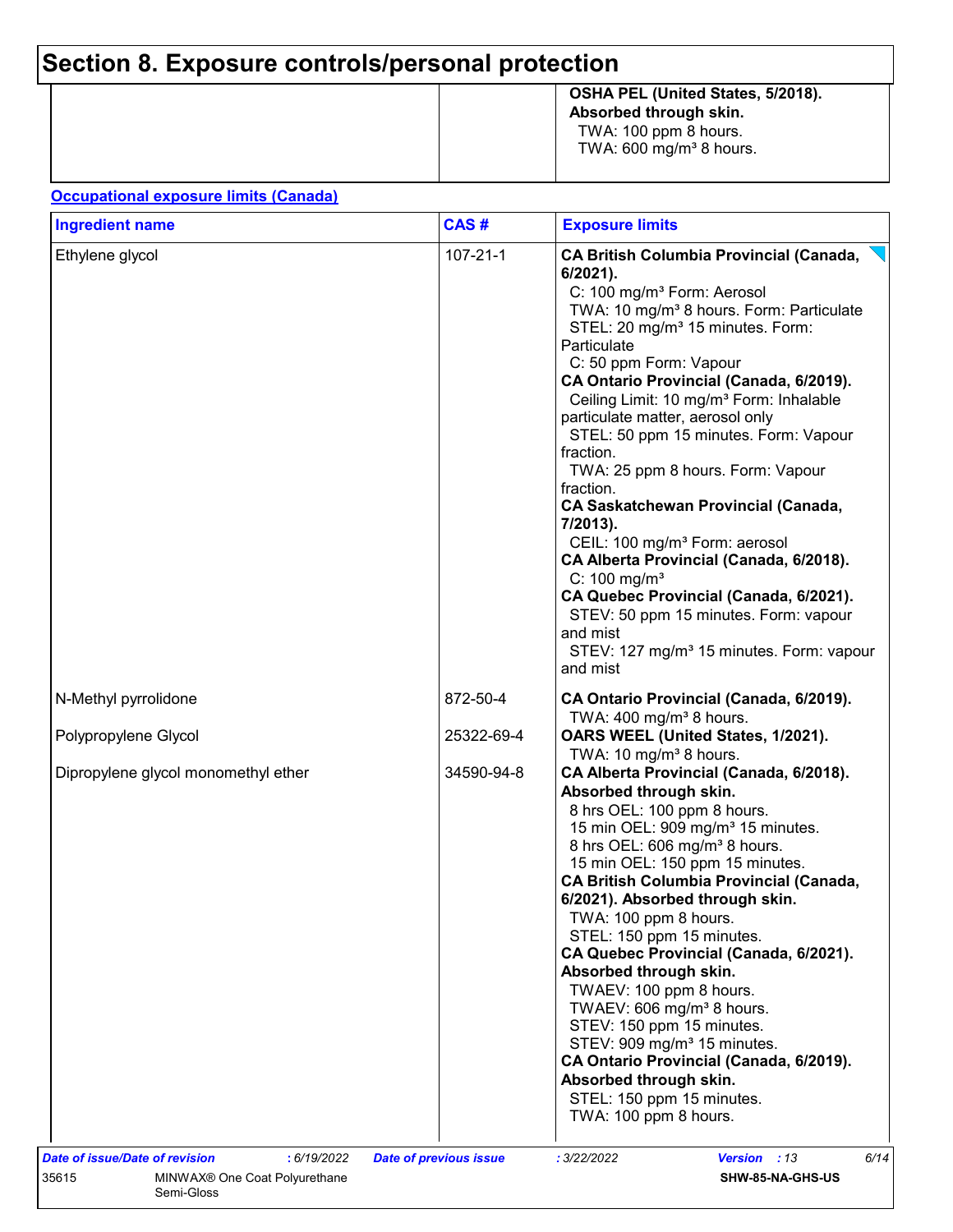### **Section 8. Exposure controls/personal protection**

|  | CA Saskatchewan Provincial (Canada,<br>7/2013). Absorbed through skin.<br>STEL: 150 ppm 15 minutes.<br>TWA: 100 ppm 8 hours. |
|--|------------------------------------------------------------------------------------------------------------------------------|
|--|------------------------------------------------------------------------------------------------------------------------------|

#### **Occupational exposure limits (Mexico)**

|                               | <b>CAS#</b> | <b>Exposure limits</b>                                                                                              |
|-------------------------------|-------------|---------------------------------------------------------------------------------------------------------------------|
| ethanediol                    | 107-21-1    | NOM-010-STPS-2014 (Mexico, 4/2016).<br>CEIL: 100 mg/m <sup>3</sup> Form: Only AEROSOL                               |
| 2-Methoxymethylethoxypropanol | 34590-94-8  | NOM-010-STPS-2014 (Mexico, 4/2016).<br>Absorbed through skin.<br>TWA: 100 ppm 8 hours.<br>STEL: 150 ppm 15 minutes. |

| <b>Appropriate engineering</b><br>controls | : If user operations generate dust, fumes, gas, vapor or mist, use process enclosures,<br>local exhaust ventilation or other engineering controls to keep worker exposure to<br>airborne contaminants below any recommended or statutory limits.                                                                                                                                                                                                                                                                                                                                                                       |
|--------------------------------------------|------------------------------------------------------------------------------------------------------------------------------------------------------------------------------------------------------------------------------------------------------------------------------------------------------------------------------------------------------------------------------------------------------------------------------------------------------------------------------------------------------------------------------------------------------------------------------------------------------------------------|
| <b>Environmental exposure</b><br>controls  | Emissions from ventilation or work process equipment should be checked to ensure<br>they comply with the requirements of environmental protection legislation. In some<br>cases, fume scrubbers, filters or engineering modifications to the process equipment<br>will be necessary to reduce emissions to acceptable levels.                                                                                                                                                                                                                                                                                          |
| <b>Individual protection measures</b>      |                                                                                                                                                                                                                                                                                                                                                                                                                                                                                                                                                                                                                        |
| <b>Hygiene measures</b>                    | : Wash hands, forearms and face thoroughly after handling chemical products, before<br>eating, smoking and using the lavatory and at the end of the working period.<br>Appropriate techniques should be used to remove potentially contaminated clothing.<br>Wash contaminated clothing before reusing. Ensure that eyewash stations and safety<br>showers are close to the workstation location.                                                                                                                                                                                                                      |
| <b>Eye/face protection</b>                 | Safety eyewear complying with an approved standard should be used when a risk<br>assessment indicates this is necessary to avoid exposure to liquid splashes, mists,<br>gases or dusts. If contact is possible, the following protection should be worn, unless<br>the assessment indicates a higher degree of protection: chemical splash goggles.                                                                                                                                                                                                                                                                    |
| <b>Skin protection</b>                     |                                                                                                                                                                                                                                                                                                                                                                                                                                                                                                                                                                                                                        |
| <b>Hand protection</b>                     | : Chemical-resistant, impervious gloves complying with an approved standard should be<br>worn at all times when handling chemical products if a risk assessment indicates this is<br>necessary. Considering the parameters specified by the glove manufacturer, check<br>during use that the gloves are still retaining their protective properties. It should be<br>noted that the time to breakthrough for any glove material may be different for different<br>glove manufacturers. In the case of mixtures, consisting of several substances, the<br>protection time of the gloves cannot be accurately estimated. |
| <b>Body protection</b>                     | : Personal protective equipment for the body should be selected based on the task being<br>performed and the risks involved and should be approved by a specialist before<br>handling this product.                                                                                                                                                                                                                                                                                                                                                                                                                    |
| <b>Other skin protection</b>               | Appropriate footwear and any additional skin protection measures should be selected<br>based on the task being performed and the risks involved and should be approved by a<br>specialist before handling this product.                                                                                                                                                                                                                                                                                                                                                                                                |
| <b>Respiratory protection</b>              | Based on the hazard and potential for exposure, select a respirator that meets the<br>appropriate standard or certification. Respirators must be used according to a<br>respiratory protection program to ensure proper fitting, training, and other important<br>aspects of use.                                                                                                                                                                                                                                                                                                                                      |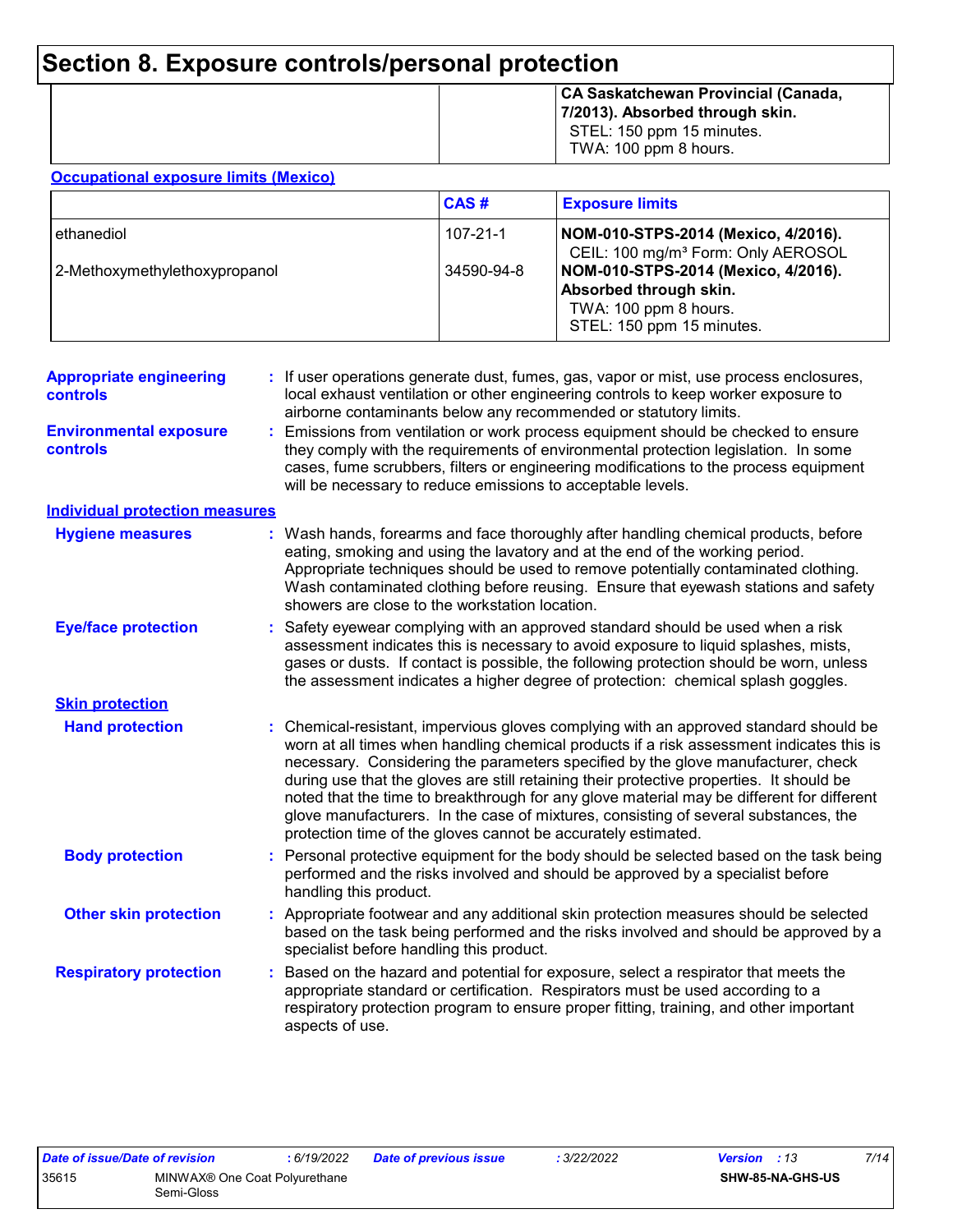### **Section 9. Physical and chemical properties**

The conditions of measurement of all properties are at standard temperature and pressure unless otherwise indicated.

| <b>Appearance</b>                                                 |    |                                                                              |
|-------------------------------------------------------------------|----|------------------------------------------------------------------------------|
| <b>Physical state</b>                                             |    | $:$ Liquid.                                                                  |
| <b>Color</b>                                                      |    | Not available.                                                               |
| Odor                                                              |    | Not available.                                                               |
| <b>Odor threshold</b>                                             |    | Not available.                                                               |
| pH                                                                |    | 8                                                                            |
| <b>Melting point/freezing point</b>                               |    | : Not available.                                                             |
| <b>Boiling point, initial boiling</b><br>point, and boiling range |    | : $100^{\circ}$ C (212 $^{\circ}$ F)                                         |
| <b>Flash point</b>                                                |    | : Closed cup: $100^{\circ}$ C (212 $^{\circ}$ F) [Pensky-Martens Closed Cup] |
| <b>Evaporation rate</b>                                           |    | $0.8$ (butyl acetate = 1)                                                    |
| <b>Flammability</b>                                               |    | Not available.                                                               |
| Lower and upper explosion<br>limit/flammability limit             |    | $:$ Lower: $0.6\%$<br>Upper: 20.4%                                           |
| <b>Vapor pressure</b>                                             |    | : $2.3$ kPa (17.5 mm Hg)                                                     |
| <b>Relative vapor density</b>                                     |    | 1 [Air = 1]                                                                  |
| <b>Relative density</b>                                           |    | 1.03                                                                         |
| <b>Solubility</b>                                                 | t. | Not available.                                                               |
| <b>Partition coefficient: n-</b><br>octanol/water                 |    | : Not applicable.                                                            |
| <b>Auto-ignition temperature</b>                                  |    | : Not available.                                                             |
| <b>Decomposition temperature</b>                                  |    | : Not available.                                                             |
| <b>Viscosity</b>                                                  |    | Kinematic (40°C (104°F)): >20.5 mm <sup>2</sup> /s (>20.5 cSt)               |
| <b>Molecular weight</b>                                           |    | Not applicable.                                                              |
| <b>Aerosol product</b>                                            |    |                                                                              |
| <b>Heat of combustion</b>                                         |    | $: 4.496$ kJ/g                                                               |

# **Section 10. Stability and reactivity**

| <b>Reactivity</b>                            | : No specific test data related to reactivity available for this product or its ingredients.              |  |
|----------------------------------------------|-----------------------------------------------------------------------------------------------------------|--|
| <b>Chemical stability</b>                    | : The product is stable.                                                                                  |  |
| <b>Possibility of hazardous</b><br>reactions | : Under normal conditions of storage and use, hazardous reactions will not occur.                         |  |
| <b>Conditions to avoid</b>                   | : No specific data.                                                                                       |  |
| Incompatible materials                       | : No specific data.                                                                                       |  |
| <b>Hazardous decomposition</b><br>products   | : Under normal conditions of storage and use, hazardous decomposition products should<br>not be produced. |  |

| Date of issue/Date of revision |                                             | 6/19/2022 | <b>Date of previous issue</b> | : 3/22/2022 | <b>Version</b> : 13 | 8/14 |
|--------------------------------|---------------------------------------------|-----------|-------------------------------|-------------|---------------------|------|
| 35615                          | MINWAX® One Coat Polyurethane<br>Semi-Gloss |           |                               |             | SHW-85-NA-GHS-US    |      |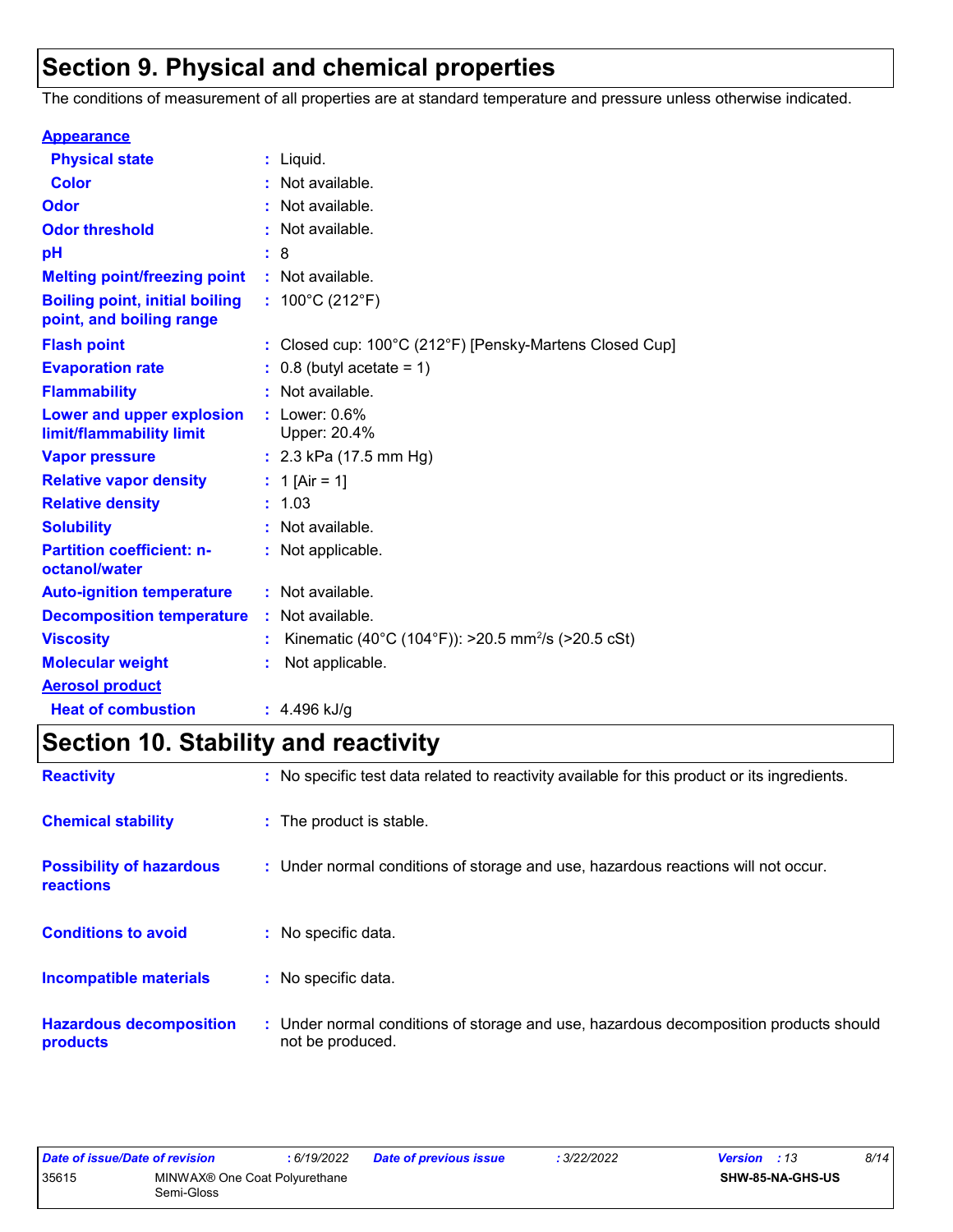### **Section 11. Toxicological information**

#### **Information on toxicological effects**

#### **Acute toxicity**

| <b>Product/ingredient name</b> | <b>Result</b>            | <b>Species</b> | <b>Dose</b>          | <b>Exposure</b> |
|--------------------------------|--------------------------|----------------|----------------------|-----------------|
| Butoxypropanol                 | LD50 Dermal              | Rabbit         | 3100 mg/kg           |                 |
| Ethylene Glycol                | LD50 Oral                | Rat            | 4700 mg/kg           |                 |
| 1-Methyl-2-Pyrrolidone         | LD50 Dermal<br>LD50 Oral | Rabbit<br>Rat  | 8 g/kg<br>3914 mg/kg |                 |

#### **Irritation/Corrosion**

| <b>Product/ingredient name</b> | <b>Result</b>            | <b>Species</b> | <b>Score</b> | <b>Exposure</b>     | <b>Observation</b> |
|--------------------------------|--------------------------|----------------|--------------|---------------------|--------------------|
| Ethylene Glycol                | Eyes - Mild irritant     | Rabbit         |              | 24 hours 500        | ÷                  |
|                                |                          |                |              | mg                  |                    |
|                                | Eyes - Mild irritant     | Rabbit         |              | 1 hours 100         | $\blacksquare$     |
|                                |                          |                |              | mg                  |                    |
|                                | Eyes - Moderate irritant | Rabbit         |              | 6 hours 1440        |                    |
|                                |                          |                |              | mg                  |                    |
|                                | Skin - Mild irritant     | Rabbit         |              | 555 mg              | $\blacksquare$     |
| 1-Methyl-2-Pyrrolidone         | Eyes - Moderate irritant | Rabbit         |              | $100 \text{ mg}$    |                    |
| Polypropylene Glycol           | Eyes - Mild irritant     | Rabbit         |              | 24 hours 500        |                    |
|                                |                          |                |              | mg                  |                    |
|                                | Eyes - Mild irritant     | Rabbit         |              | $500 \text{ mg}$    |                    |
|                                | Skin - Mild irritant     | Rabbit         |              | $500 \text{ mg}$    |                    |
|                                | Skin - Mild irritant     | Rabbit         |              | 24 hours 500        |                    |
|                                |                          |                |              | mg                  |                    |
| 2-Methoxymethylethoxypropanol  | Eyes - Mild irritant     | Human          |              | 8 <sub>mg</sub>     |                    |
|                                | Eyes - Mild irritant     | Rabbit         |              | 24 hours 500        |                    |
|                                |                          |                |              | mg                  |                    |
|                                | Skin - Mild irritant     | Rabbit         |              | $500 \,\mathrm{mg}$ | $\blacksquare$     |

#### **Sensitization**

Not available.

#### **Mutagenicity**

Not available.

#### **Carcinogenicity**

Not available.

#### **Reproductive toxicity**

Not available.

#### **Teratogenicity**

Not available.

35615

#### **Specific target organ toxicity (single exposure)**

| <b>Name</b>            | <b>Category</b> | <b>Route of</b><br>exposure | <b>Target organs</b>                     |
|------------------------|-----------------|-----------------------------|------------------------------------------|
| Butoxypropanol         | Category 3      |                             | <b>Respiratory tract</b><br>l irritation |
|                        | Category 3      |                             | l Narcotic effects                       |
| Ethylene Glycol        | Category 3      |                             | Respiratory tract<br><b>lirritation</b>  |
|                        | Category 3      |                             | l Narcotic effects                       |
| 1-Methyl-2-Pyrrolidone | Category 3      |                             | Respiratory tract<br>irritation          |

#### **Specific target organ toxicity (repeated exposure)**

| Date of issue/Date of revision | : 6/19/2022                                             | <b>Date of previous issue</b> | : 3/22/2022 | 9/14<br><b>Version</b> : 13 |
|--------------------------------|---------------------------------------------------------|-------------------------------|-------------|-----------------------------|
| 35615                          | MINWAX <sup>®</sup> One Coat Polyurethane<br>Semi-Gloss |                               |             | <b>SHW-85-NA-GHS-US</b>     |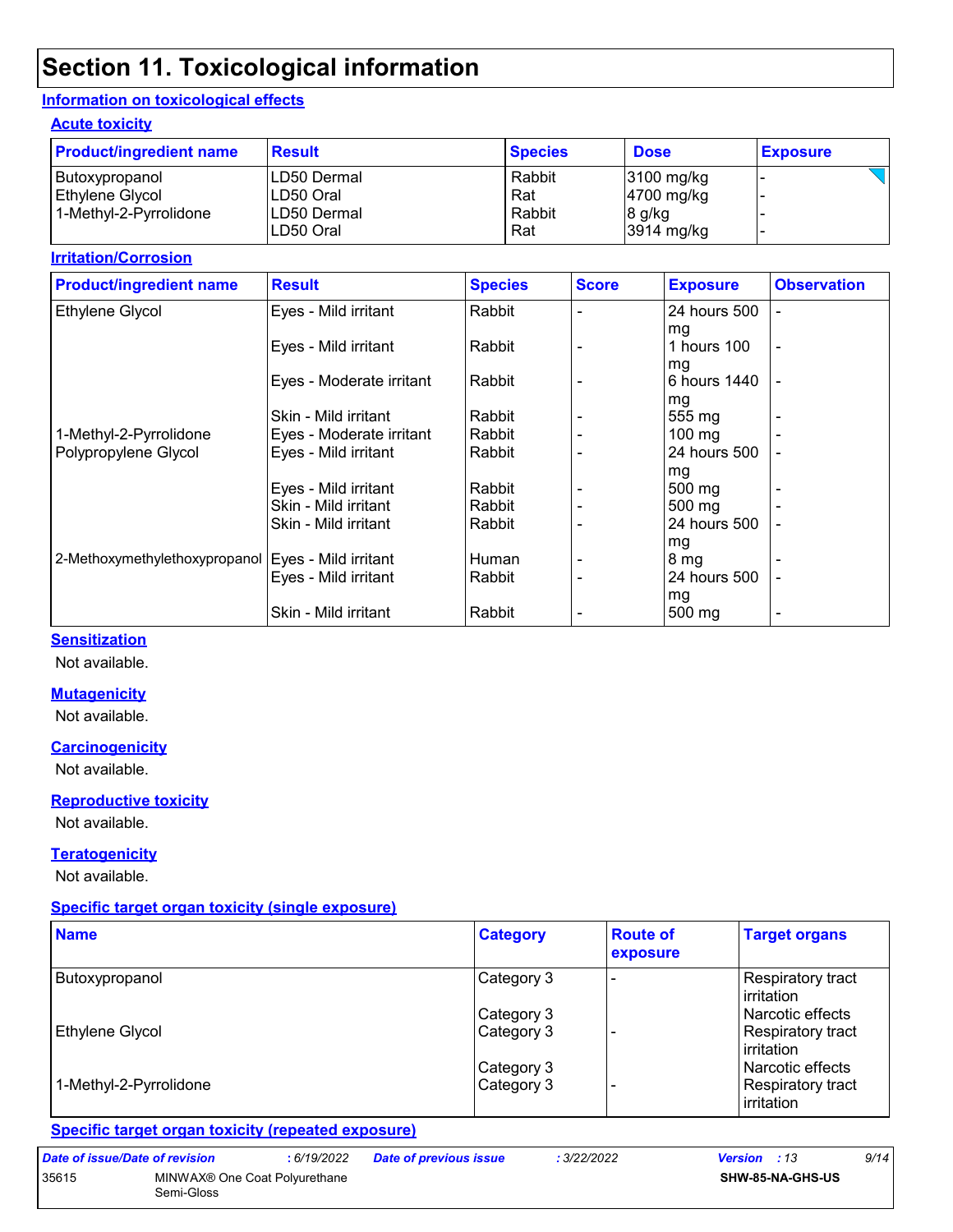# **Section 11. Toxicological information**

| <b>Name</b>            | <b>Category</b> | <b>Route of</b><br>exposure | <b>Target organs</b> |
|------------------------|-----------------|-----------------------------|----------------------|
| Butoxypropanol         | Category 2      |                             |                      |
| <b>Ethylene Glycol</b> | Category 2      |                             |                      |

#### **Aspiration hazard**

Not available.

| <b>Information on the likely : Not available.</b><br>routes of exposure |                                                                                                                             |
|-------------------------------------------------------------------------|-----------------------------------------------------------------------------------------------------------------------------|
| <b>Potential acute health effects</b>                                   |                                                                                                                             |
| <b>Eye contact</b>                                                      | : Causes serious eye irritation.                                                                                            |
| <b>Inhalation</b>                                                       | : No known significant effects or critical hazards.                                                                         |
| <b>Skin contact</b>                                                     | : No known significant effects or critical hazards.                                                                         |
| <b>Ingestion</b>                                                        | : No known significant effects or critical hazards.                                                                         |
|                                                                         | <b>Symptoms related to the physical, chemical and toxicological characteristics</b>                                         |
| <b>Eye contact</b>                                                      | : Adverse symptoms may include the following:<br>pain or irritation<br>watering<br>redness                                  |
| <b>Inhalation</b>                                                       | : Adverse symptoms may include the following:<br>reduced fetal weight<br>increase in fetal deaths<br>skeletal malformations |
| <b>Skin contact</b>                                                     | : Adverse symptoms may include the following:<br>reduced fetal weight<br>increase in fetal deaths<br>skeletal malformations |
| <b>Ingestion</b>                                                        | : Adverse symptoms may include the following:<br>reduced fetal weight<br>increase in fetal deaths<br>skeletal malformations |

|                                                           | Delayed and immediate effects and also chronic effects from short and long term exposure |
|-----------------------------------------------------------|------------------------------------------------------------------------------------------|
| <b>Short term exposure</b>                                |                                                                                          |
| <b>Potential immediate</b><br><b>effects</b>              | : Not available.                                                                         |
| <b>Potential delayed effects : Not available.</b>         |                                                                                          |
| Long term exposure                                        |                                                                                          |
| <b>Potential immediate</b><br><b>effects</b>              | $:$ Not available.                                                                       |
| <b>Potential delayed effects : Not available.</b>         |                                                                                          |
| <b>Potential chronic health effects</b><br>Not available. |                                                                                          |
| <b>General</b>                                            | : May cause damage to organs through prolonged or repeated exposure.                     |
| <b>Carcinogenicity</b>                                    | : No known significant effects or critical hazards.                                      |
| <b>Mutagenicity</b>                                       | : No known significant effects or critical hazards.                                      |
| <b>Teratogenicity</b>                                     | : May damage the unborn child.                                                           |

| Date of issue/Date of revision |                                                         | : 6/19/2022 | <b>Date of previous issue</b> | : 3/22/2022 | <b>Version</b> : 13 |                         | 10/14 |
|--------------------------------|---------------------------------------------------------|-------------|-------------------------------|-------------|---------------------|-------------------------|-------|
| 35615                          | MINWAX <sup>®</sup> One Coat Polyurethane<br>Semi-Gloss |             |                               |             |                     | <b>SHW-85-NA-GHS-US</b> |       |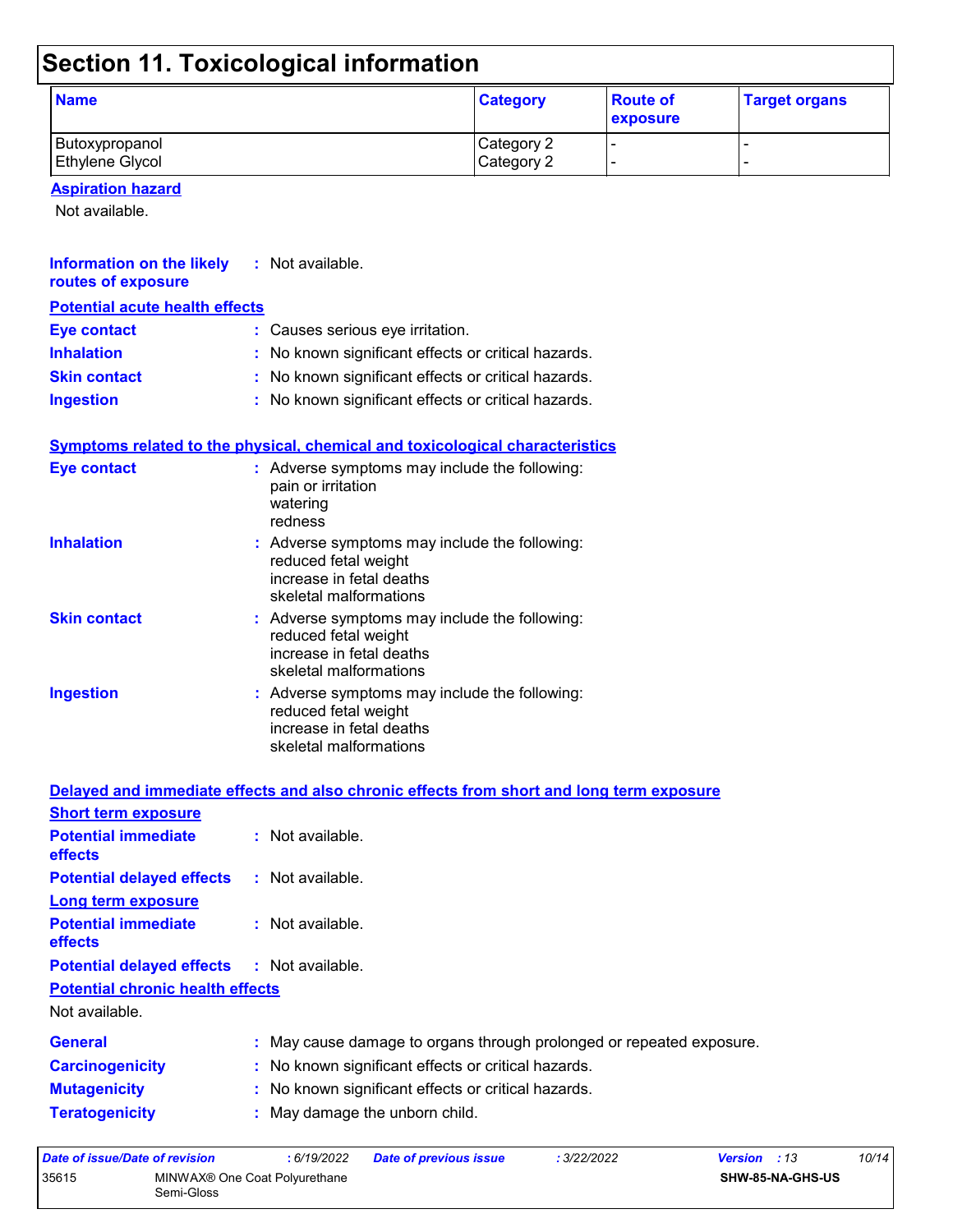### **Section 11. Toxicological information**

**Developmental effects :** No known significant effects or critical hazards.

**Fertility effects :** No known significant effects or critical hazards.

#### **Numerical measures of toxicity**

| <b>Acute toxicity estimates</b> |                                  |  |  |  |
|---------------------------------|----------------------------------|--|--|--|
| <b>Route</b>                    | <b>ATE value</b>                 |  |  |  |
| Oral<br>Dermal                  | 11583.99 mg/kg<br>96099.86 mg/kg |  |  |  |

### **Section 12. Ecological information**

#### **Toxicity**

| <b>Product/ingredient name</b> | <b>Result</b>                       | <b>Species</b>                                 | <b>Exposure</b> |
|--------------------------------|-------------------------------------|------------------------------------------------|-----------------|
| Ethylene Glycol                | Acute LC50 6900000 µg/l Fresh water | Crustaceans - Ceriodaphnia<br>Idubia - Neonate | 48 hours        |
|                                | Acute LC50 41000 mg/l Fresh water   | Daphnia - Daphnia magna -<br>l Neonate         | ⊩48 hours       |
|                                | Acute LC50 8050000 µg/l Fresh water | Fish - Pimephales promelas                     | 96 hours        |
| 1-Methyl-2-Pyrrolidone         | Acute LC50 1.23 ppm Fresh water     | Daphnia - Daphnia magna                        | 48 hours        |
|                                | Acute LC50 832 ppm Fresh water      | Fish - Lepomis macrochirus                     | 96 hours        |
| Polypropylene Glycol           | Acute LC50 650000 µg/l Marine water | Fish - Menidia beryllina                       | 96 hours        |

#### **Persistence and degradability**

| <b>Product/ingredient name</b> | <b>Aquatic half-life</b> | <b>Photolysis</b> | Biodegradability |
|--------------------------------|--------------------------|-------------------|------------------|
| <b>Ethylene Glycol</b>         |                          |                   | Readily          |

#### **Bioaccumulative potential**

Not available.

#### **Mobility in soil**

**Soil/water partition coefficient (KOC)**

**:** Not available.

**Other adverse effects :** No known significant effects or critical hazards.

### **Section 13. Disposal considerations**

The generation of waste should be avoided or minimized wherever possible. Disposal of this product, solutions and any by-products should at all times comply with the requirements of environmental protection and waste disposal legislation and any regional local authority requirements. Dispose of surplus and non-recyclable products via a licensed waste disposal contractor. Waste should not be disposed of untreated to the sewer unless fully compliant with the requirements of all authorities with jurisdiction. Waste packaging should be recycled. Incineration or landfill should only be considered when recycling is not feasible. This material and its container must be disposed of in a safe way. Care should be taken when handling emptied containers that have not been cleaned or rinsed out. Empty containers or liners may retain some product residues. Avoid dispersal of spilled material and runoff and contact with soil, waterways, drains and sewers. **Disposal methods :**

| Date of issue/Date of revision |                                             | : 6/19/2022 | <b>Date of previous issue</b> | : 3/22/2022 | <b>Version</b> : 13 |                  | 11/14 |
|--------------------------------|---------------------------------------------|-------------|-------------------------------|-------------|---------------------|------------------|-------|
| 35615                          | MINWAX® One Coat Polyurethane<br>Semi-Gloss |             |                               |             |                     | SHW-85-NA-GHS-US |       |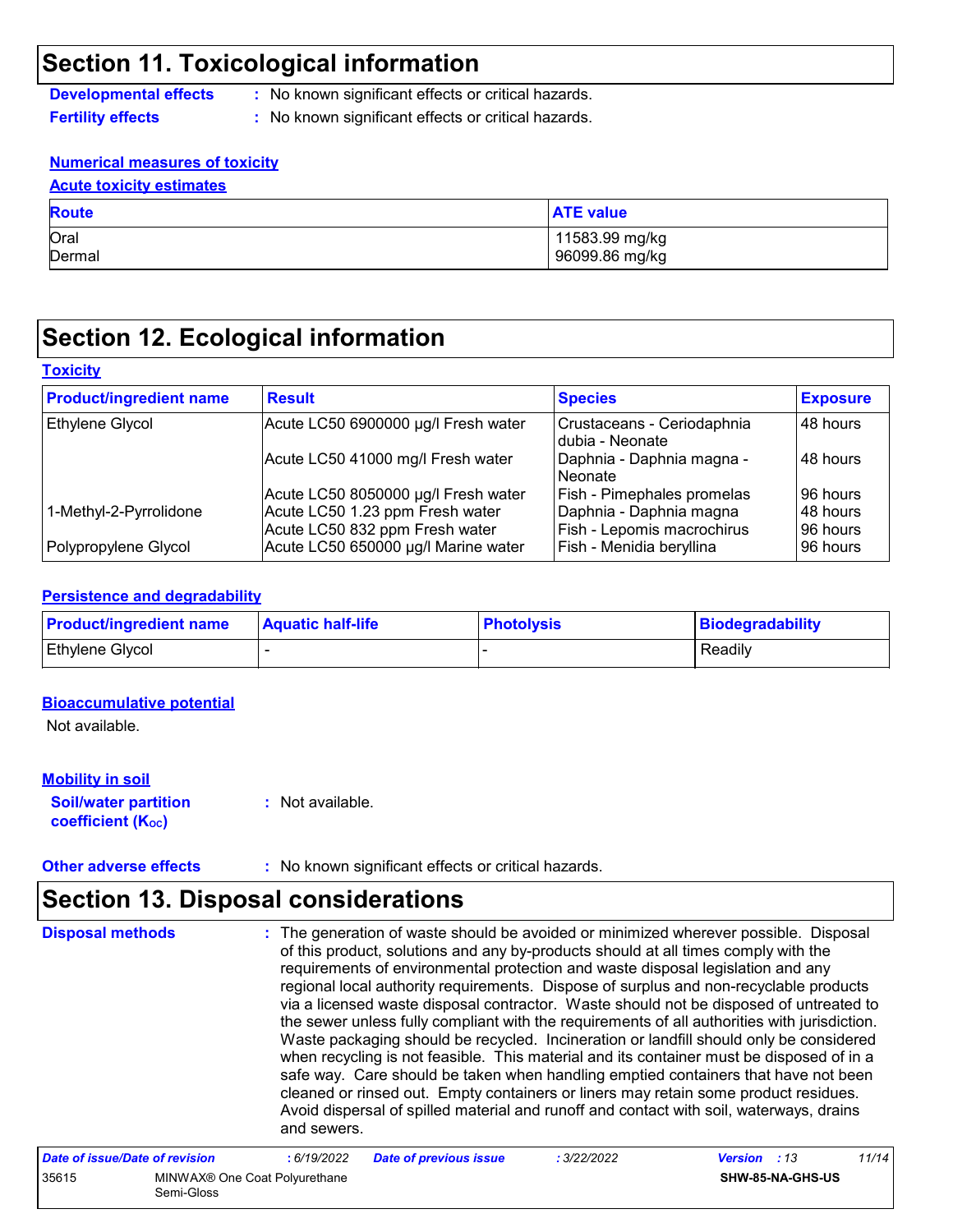### **Section 14. Transport information**

|                                                          | <b>DOT</b><br><b>Classification</b> | <b>TDG</b><br><b>Classification</b>                            | <b>Mexico</b><br><b>Classification</b> | <b>IATA</b>                                                                                                                                                                                                                                                                                                                                                                                                                                                                                                                                                                                                       | <b>IMDG</b>    |
|----------------------------------------------------------|-------------------------------------|----------------------------------------------------------------|----------------------------------------|-------------------------------------------------------------------------------------------------------------------------------------------------------------------------------------------------------------------------------------------------------------------------------------------------------------------------------------------------------------------------------------------------------------------------------------------------------------------------------------------------------------------------------------------------------------------------------------------------------------------|----------------|
| <b>UN number</b>                                         | Not regulated.                      | Not regulated.                                                 | Not regulated.                         | Not regulated.                                                                                                                                                                                                                                                                                                                                                                                                                                                                                                                                                                                                    | Not regulated. |
| <b>UN proper</b><br>shipping name                        |                                     | $\blacksquare$                                                 |                                        |                                                                                                                                                                                                                                                                                                                                                                                                                                                                                                                                                                                                                   |                |
| <b>Transport</b><br>hazard class(es)                     |                                     |                                                                |                                        |                                                                                                                                                                                                                                                                                                                                                                                                                                                                                                                                                                                                                   |                |
| <b>Packing group</b>                                     |                                     |                                                                |                                        |                                                                                                                                                                                                                                                                                                                                                                                                                                                                                                                                                                                                                   |                |
| <b>Environmental</b><br>hazards                          | No.                                 | No.                                                            | No.                                    | No.                                                                                                                                                                                                                                                                                                                                                                                                                                                                                                                                                                                                               | No.            |
| <b>Additional</b><br><b>information</b>                  |                                     |                                                                |                                        |                                                                                                                                                                                                                                                                                                                                                                                                                                                                                                                                                                                                                   |                |
| <b>Special precautions for user :</b>                    |                                     | substances and on all actions in case of emergency situations. |                                        | Multi-modal shipping descriptions are provided for informational purposes and do not<br>consider container sizes. The presence of a shipping description for a particular<br>mode of transport (sea, air, etc.), does not indicate that the product is packaged<br>suitably for that mode of transport. All packaging must be reviewed for suitability<br>prior to shipment, and compliance with the applicable regulations is the sole<br>responsibility of the person offering the product for transport. People loading and<br>unloading dangerous goods must be trained on all of the risks deriving from the |                |
| <b>Transport in bulk according</b><br>to IMO instruments | : Not available.                    |                                                                |                                        |                                                                                                                                                                                                                                                                                                                                                                                                                                                                                                                                                                                                                   |                |

: Not available. **Proper shipping name :**

### **Section 15. Regulatory information**

**TSCA 5(a)2 proposed significant new use rules**: 1-Methyl-2-Pyrrolidone; 5-Chloro-2-methylisothiazolinone; 2-Methyl-4-isothiazolin-3-one

### **SARA 313**

SARA 313 (40 CFR 372.45) supplier notification can be found on the Environmental Data Sheet.

#### **California Prop. 65**

WARNING: This product contains chemicals known to the State of California to cause cancer and birth defects or other reproductive harm.

| <b>International regulations</b> |                                                              |
|----------------------------------|--------------------------------------------------------------|
| <b>International lists</b>       | Australia inventory (AllC): Not determined.                  |
|                                  | China inventory (IECSC): Not determined.                     |
|                                  | Japan inventory (CSCL): Not determined.                      |
|                                  | Japan inventory (ISHL): Not determined.                      |
|                                  | Korea inventory (KECI): Not determined.                      |
|                                  | New Zealand Inventory of Chemicals (NZIoC): Not determined.  |
|                                  | Philippines inventory (PICCS): Not determined.               |
|                                  | Taiwan Chemical Substances Inventory (TCSI): Not determined. |
|                                  |                                                              |

| Date of issue/Date of revision |                                                         | : 6/19/2022 | <b>Date of previous issue</b> | : 3/22/2022 | <b>Version</b> : 13 |                         | 12/14 |
|--------------------------------|---------------------------------------------------------|-------------|-------------------------------|-------------|---------------------|-------------------------|-------|
| 35615                          | MINWAX <sup>®</sup> One Coat Polyurethane<br>Semi-Gloss |             |                               |             |                     | <b>SHW-85-NA-GHS-US</b> |       |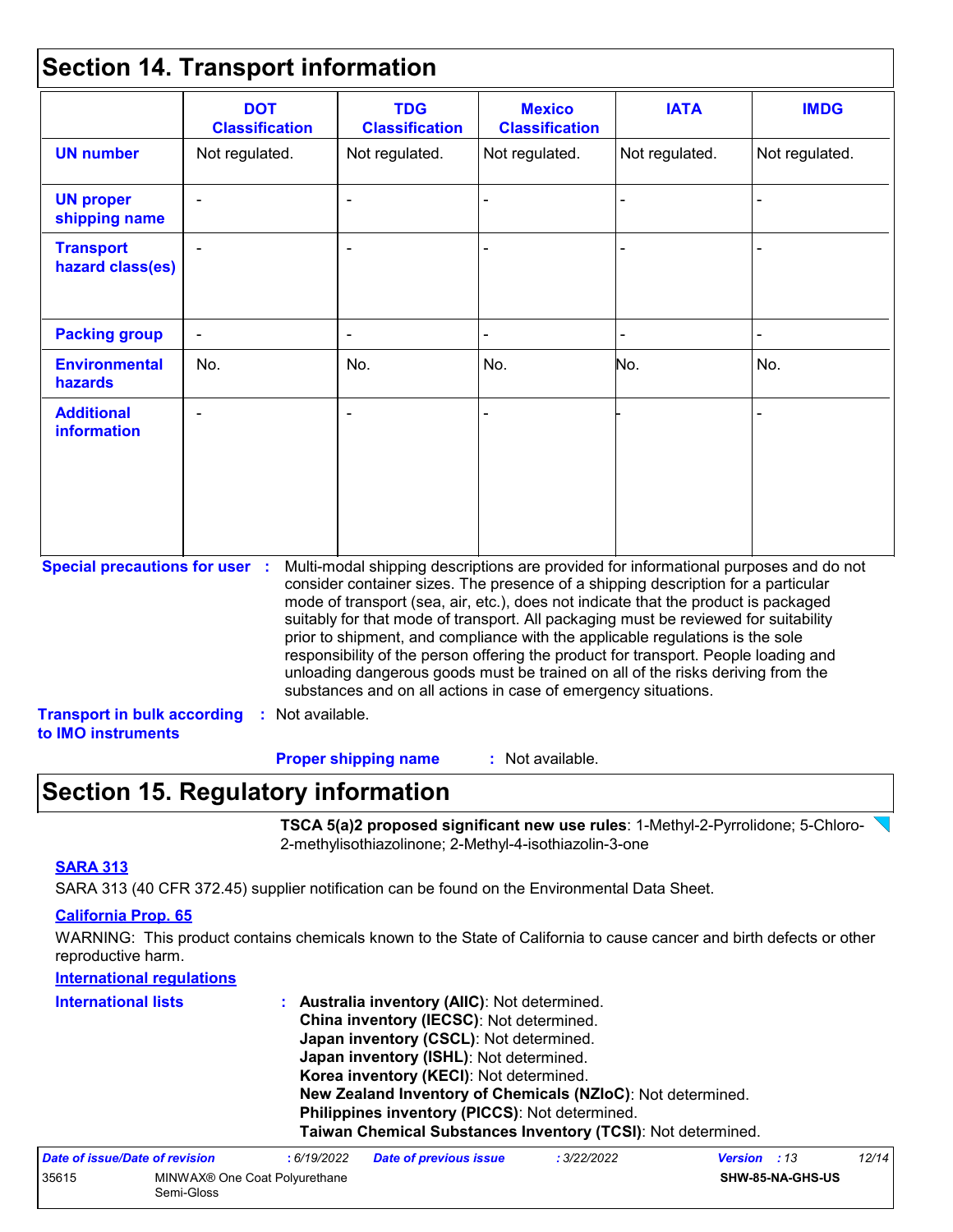### **Section 15. Regulatory information**

**Thailand inventory**: Not determined. **Turkey inventory**: Not determined. **Vietnam inventory**: Not determined.

### **Section 16. Other information**

### **Hazardous Material Information System (U.S.A.)**



**The customer is responsible for determining the PPE code for this material. For more information on HMIS® Personal Protective Equipment (PPE) codes, consult the HMIS® Implementation Manual.**

**Caution: HMIS® ratings are based on a 0-4 rating scale, with 0 representing minimal hazards or risks, and 4 representing significant hazards or risks. Although HMIS® ratings and the associated label are not required on SDSs or products leaving a facility under 29 CFR 1910.1200, the preparer may choose to provide them. HMIS® ratings are to be used with a fully implemented HMIS® program. HMIS® is a registered trademark and service mark of the American Coatings Association, Inc.**

**Procedure used to derive the classification**

|                                                                                                                                                                   | <b>Classification</b>                                                                                                                                                                                                                                                                                                                                                                                                                                                                                                                                                                                             | <b>Justification</b> |
|-------------------------------------------------------------------------------------------------------------------------------------------------------------------|-------------------------------------------------------------------------------------------------------------------------------------------------------------------------------------------------------------------------------------------------------------------------------------------------------------------------------------------------------------------------------------------------------------------------------------------------------------------------------------------------------------------------------------------------------------------------------------------------------------------|----------------------|
| SERIOUS EYE DAMAGE/ EYE IRRITATION - Category 2A<br><b>TOXIC TO REPRODUCTION - Category 1B</b><br>SPECIFIC TARGET ORGAN TOXICITY (REPEATED EXPOSURE) - Category 2 | Calculation method<br>Calculation method<br>Calculation method                                                                                                                                                                                                                                                                                                                                                                                                                                                                                                                                                    |                      |
| <b>History</b>                                                                                                                                                    |                                                                                                                                                                                                                                                                                                                                                                                                                                                                                                                                                                                                                   |                      |
| Date of printing                                                                                                                                                  | : 6/19/2022                                                                                                                                                                                                                                                                                                                                                                                                                                                                                                                                                                                                       |                      |
| Date of issue/Date of<br>revision                                                                                                                                 | : 6/19/2022                                                                                                                                                                                                                                                                                                                                                                                                                                                                                                                                                                                                       |                      |
| Date of previous issue                                                                                                                                            | : 3/22/2022                                                                                                                                                                                                                                                                                                                                                                                                                                                                                                                                                                                                       |                      |
| <b>Version</b>                                                                                                                                                    | : 13                                                                                                                                                                                                                                                                                                                                                                                                                                                                                                                                                                                                              |                      |
| <b>Key to abbreviations</b>                                                                                                                                       | $:$ ATE = Acute Toxicity Estimate<br><b>BCF</b> = Bioconcentration Factor<br>GHS = Globally Harmonized System of Classification and Labelling of Chemicals<br>IATA = International Air Transport Association<br>IBC = Intermediate Bulk Container<br><b>IMDG</b> = International Maritime Dangerous Goods<br>LogPow = logarithm of the octanol/water partition coefficient<br>MARPOL = International Convention for the Prevention of Pollution From Ships, 1973<br>as modified by the Protocol of 1978. ("Marpol" = marine pollution)<br>$N/A = Not available$<br>SGG = Segregation Group<br>UN = United Nations |                      |

**Indicates information that has changed from previously issued version.**

#### **Notice to reader**

**It is recommended that each customer or recipient of this Safety Data Sheet (SDS) study it carefully and consult resources, as necessary or appropriate, to become aware of and understand the data contained in this SDS and any hazards associated with the product. This information is provided in good faith and believed to be accurate as of the effective date herein. However, no warranty, express or implied, is given. The information presented here applies only to the product as shipped. The addition of any material can change the composition, hazards and risks of the product. Products shall not be repackaged, modified, or tinted except as specifically instructed by the manufacturer, including but not limited to the incorporation of products not specified by the manufacturer, or the use or addition of products in proportions not specified by the manufacturer. Regulatory requirements are subject to change and may differ between various locations and jurisdictions. The customer/buyer/user is** 

| Date of issue/Date of revision |                                             | : 6/19/2022 | <b>Date of previous issue</b> | : 3/22/2022 | <b>Version</b> : 13 |                         | 13/14 |
|--------------------------------|---------------------------------------------|-------------|-------------------------------|-------------|---------------------|-------------------------|-------|
| 35615                          | MINWAX® One Coat Polyurethane<br>Semi-Gloss |             |                               |             |                     | <b>SHW-85-NA-GHS-US</b> |       |